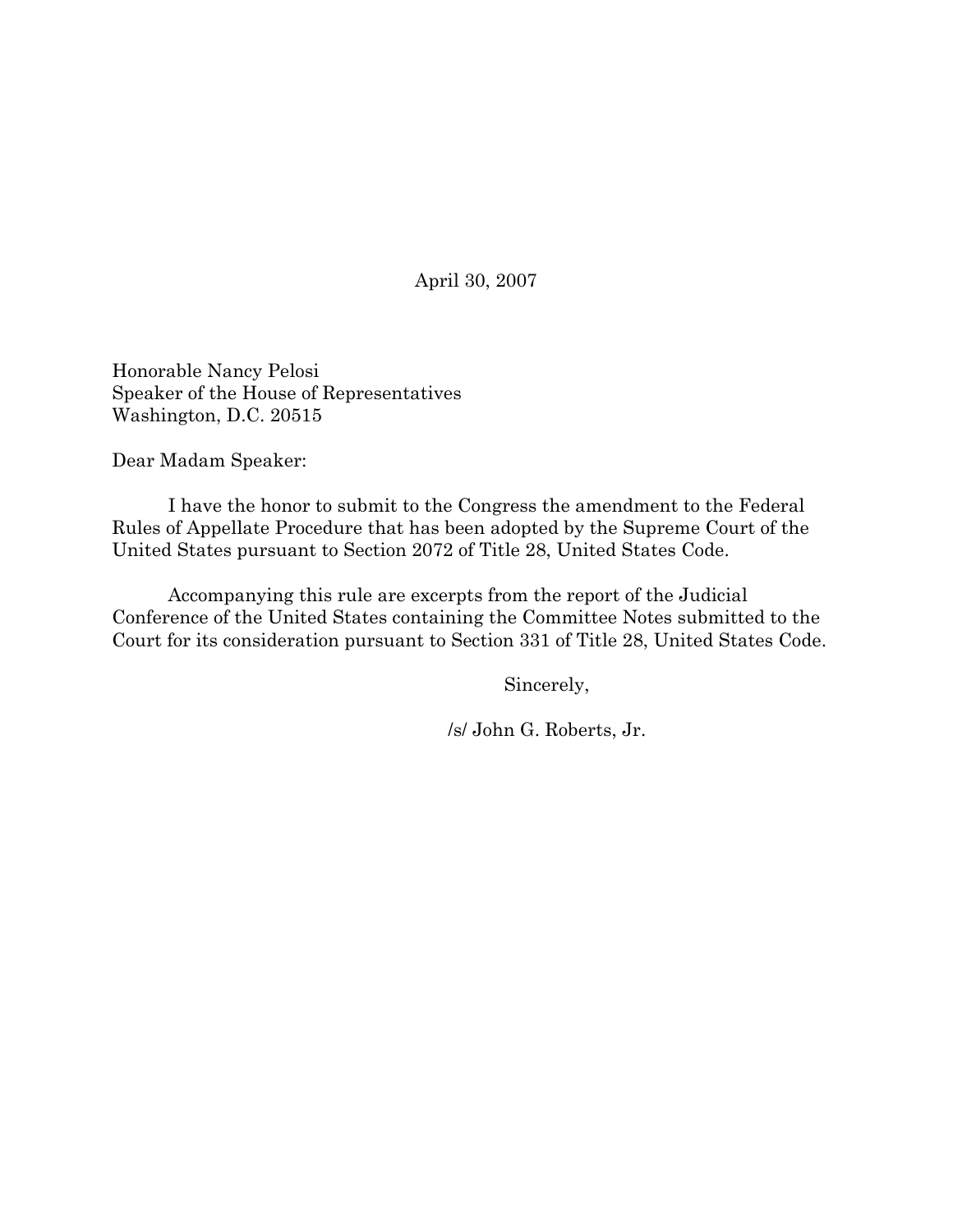April 30, 2007

Honorable Dick Cheney President, United States Senate Washington, D.C. 20510

Dear Mr. President:

I have the honor to submit to the Congress the amendment to the Federal Rules of Appellate Procedure that has been adopted by the Supreme Court of the United States pursuant to Section 2072 of Title 28, United States Code.

Accompanying this rule are excerpts from the report of the Judicial Conference of the United States containing the Committee Notes submitted to the Court for its consideration pursuant to Section 331 of Title 28, United States Code.

Sincerely,

/s/ John G. Roberts, Jr.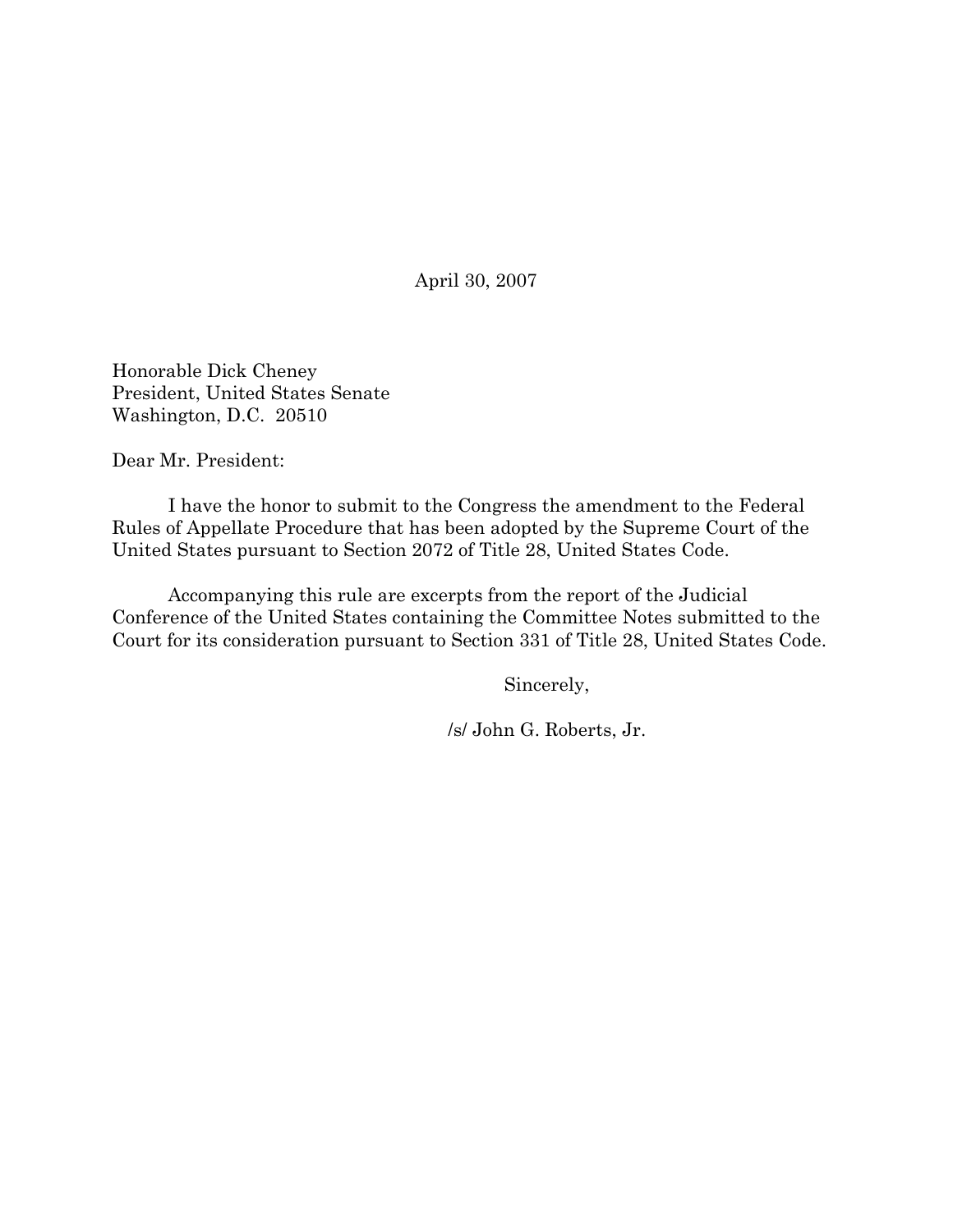April 30, 2007

## SUPREME COURT OF THE UNITED STATES

## ORDERED:

1. That the Federal Rules of Appellate Procedure be, and they hereby are, amended by including therein an amendment to Appellate Rule 25.

[See infra., pp.  $\_\_\_\_\_\_\_\$ .]

2. That the foregoing amendment to the Federal Rules of Appellate Procedure shall take effect on December 1, 2007, and shall govern in all proceedings thereafter commenced and, insofar as just and practicable, all proceedings then pending.

3. That the CHIEF JUSTICE be, and hereby is, authorized to transmit to the Congress the foregoing amendment to the Federal Rules of Appellate Procedure in accordance with the provisions of Section 2072 of Title 28, United States Code.